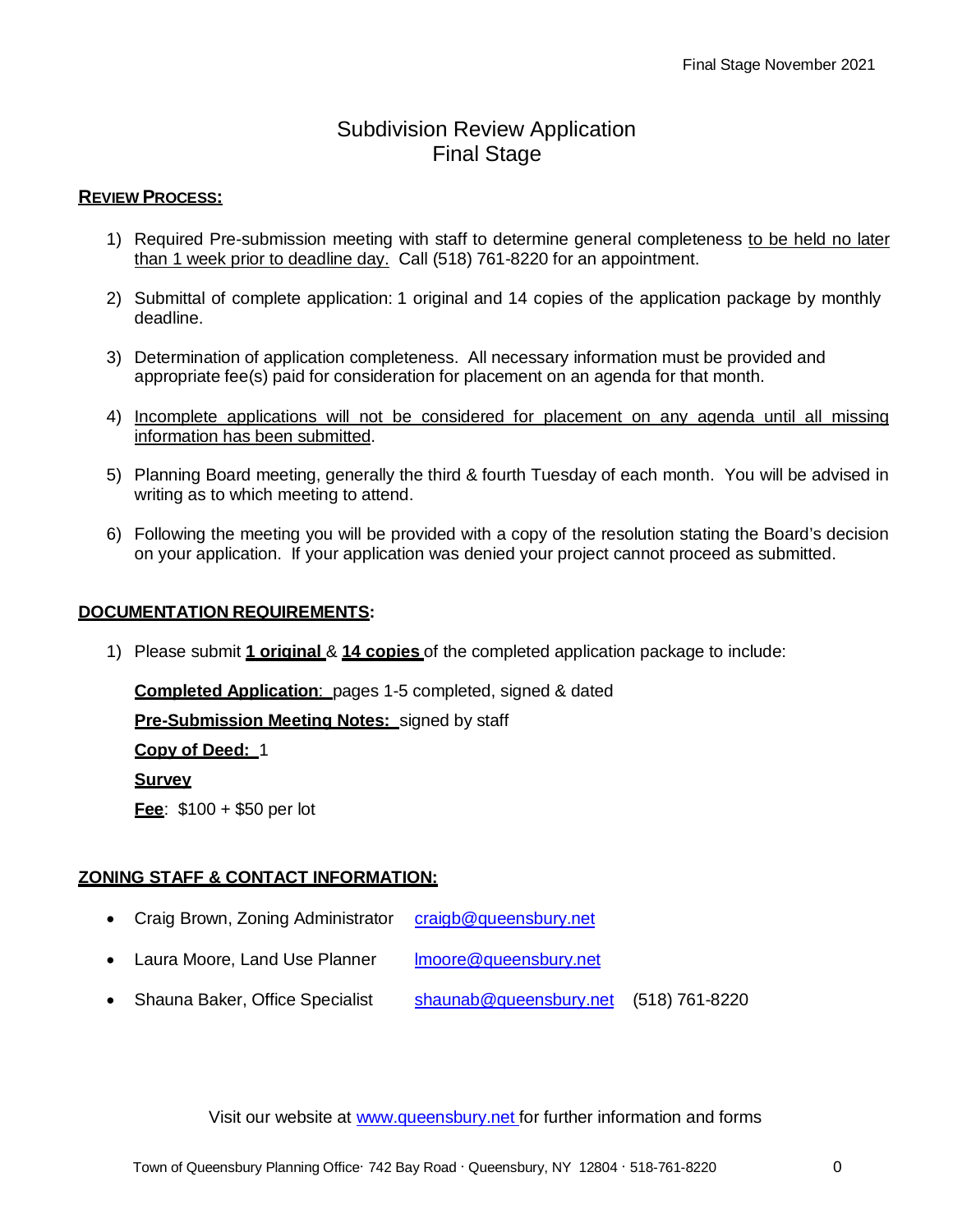# **General Information**

| Tax Parcel ID Number:                                                                                                                                        |  |
|--------------------------------------------------------------------------------------------------------------------------------------------------------------|--|
| <b>Zoning District:</b>                                                                                                                                      |  |
| Application Stage [check one]:<br><b>Sketch Plan Stage</b><br><b>Preliminary Stage</b><br><b>Final Stage</b>                                                 |  |
| Indicate the following:<br>Number of lots proposed<br><b>Residential or Commercial</b><br>Total Lot acreage<br>Proposed lot sizes<br><b>Project location</b> |  |

Detailed Description of Project [include current & proposed use]:

| <b>Applicant Name:</b> | Address:         |
|------------------------|------------------|
|                        |                  |
| Home Phone             | Cell:            |
|                        |                  |
| Work Phone             | Fax              |
| E-Mail:                |                  |
|                        |                  |
|                        |                  |
|                        |                  |
| <b>Agent's Name:</b>   | Address:         |
|                        |                  |
| Home Phone             | Cell:            |
| Work Phone             | Fax              |
|                        |                  |
| E-mail                 |                  |
|                        |                  |
|                        |                  |
| <b>Owner's Name</b>    | Address          |
|                        |                  |
| Home Phone             | Cell             |
|                        |                  |
| Work Phone             | $\overline{F}ax$ |
| E-mail                 |                  |
|                        |                  |
|                        |                  |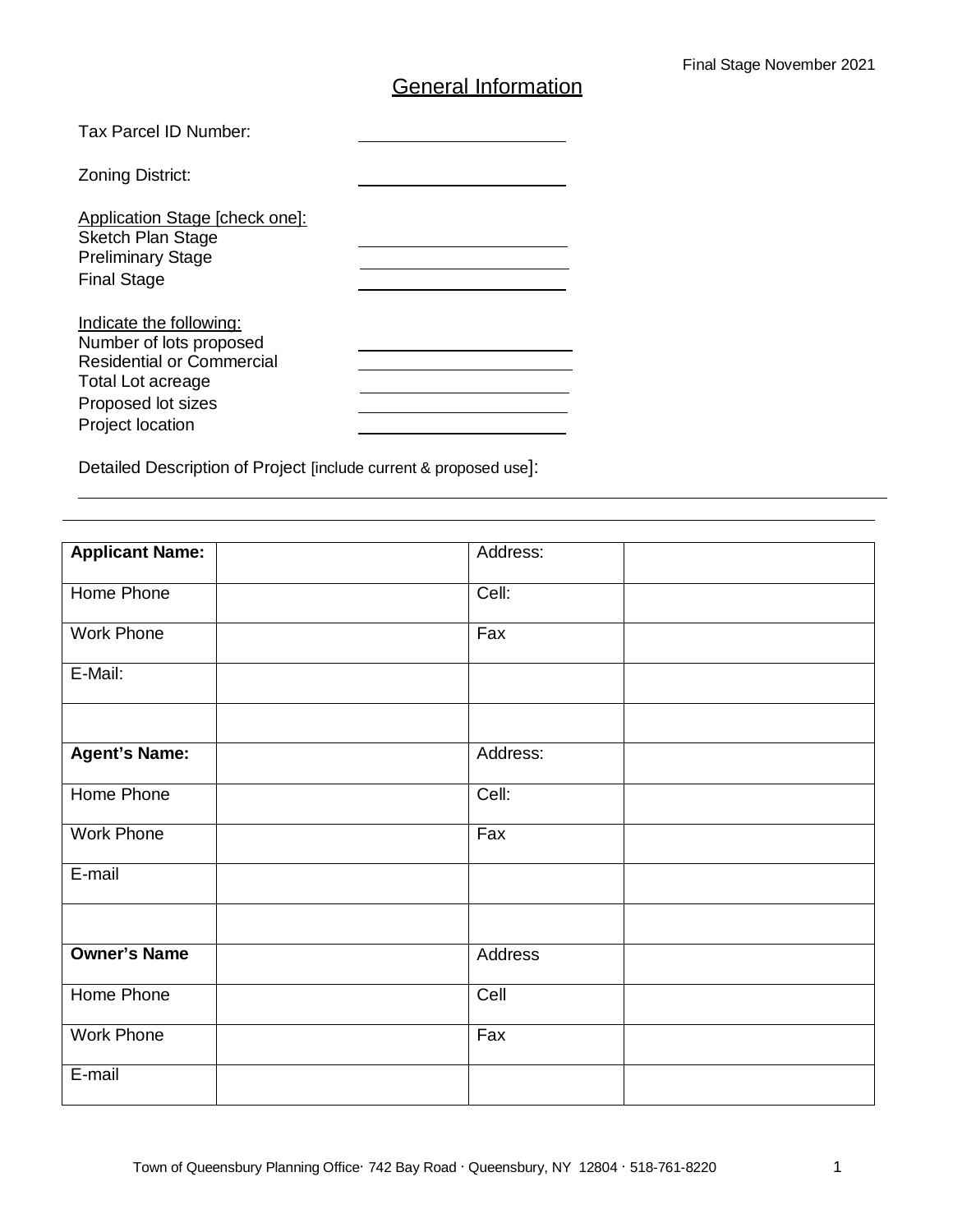#### **ITEMSTO BEIDENTIFIED BY STAFF DURING PRE-SUBMISSION MEETING**

You should use this page for guidance when drafting your application; however, it will be completed by a staff member. Submittal of a preliminary plat depicting existing and proposed conditions shall include the items as noted below. Failure to include all required information may result in a determination of incompleteness and a delay in the processing of your application.

#### **§ A183-16. Plat details and requirements.**

The applicant is required to submit one (1) original and fourteen (14) copies of the final plat application. Such application shall include the following documents and/or information:

A. **FINAL PLAT**. The final plat shall be laid out by a licensed professional engineer with a properly executed New York State Education Department Exemption N or a licensed land surveyor. Such final plat shall be prepared at a scale of one inch equals 50 feet zero inches, clearly showing:

(1) The bearing and length of all straight lines and the radii, lengths and central angles of all curves along all property and street lines.

(2) The area of each lot in square feet or in acres, if such lot is larger than one acre.

(3) The connection by proper measurement between street center lines where such streets are not straight across an intersecting street, both within the subdivision and where opposite existing streets or subdivisions.

(4) A system of monuments to be located at all corners of intersections and angle points.

(5) The building setback lines for each lot.

(6) Fire and school district boundaries within the subdivision area.

(7) Existing zoning, with the location of any district boundaries within 200 feet of the property to be subdivided.

(8) The boundaries of the property, the lines of proposed lots, streets and parks, and the lines of all adjoining streets, their names and exact survey locations.

(9) The names of all subdivisions immediately adjacent and opposite or, if not subdivided, the names of the owners of record of adjacent and opposite property.

(10) A statement that the plan is in compliance with the Town of Queensbury Zoning Law.

| (11) A statement reading as follows: "Approved under authority of a resolution adopted |  |
|----------------------------------------------------------------------------------------|--|
| by the Planning Board of the Town of Queensbury, New York.                             |  |
| Chairman."                                                                             |  |

(12) A title block, showing the name of the subdivision, the owner, the scale, the date and North point.

(13) A certificate of the licensed engineer and/or land surveyor making such plan to the effect that the plan is correct and made from an actual survey; the license number and seal of the engineer and land surveyor shall be affixed to the drawing.

B. **ENDORSEMENT OF STATE AND COUNTY AGENCIES**. Evidence shall be supplied that any proposed water supply and sewage disposal facilities associated with the subdivision plat requiring approval by the Department of Environmental Conservation and/or New York State Department of Health have received at least preliminary approval(s) of such facilities and that any special district extensions required have been authorized by the Queensbury Town Board. Any proposed water supply and sewage disposal facility shall meet the Town of Queensbury design and construction standards for such facility. Editor's Note: See Ch. 136, Sewers and Sewage Disposal, and Ch. 173, Water. The plat shall not be stamped approved until all state-or county-required approvals for each lot of the subdivision have been received in writing by the Planning Board.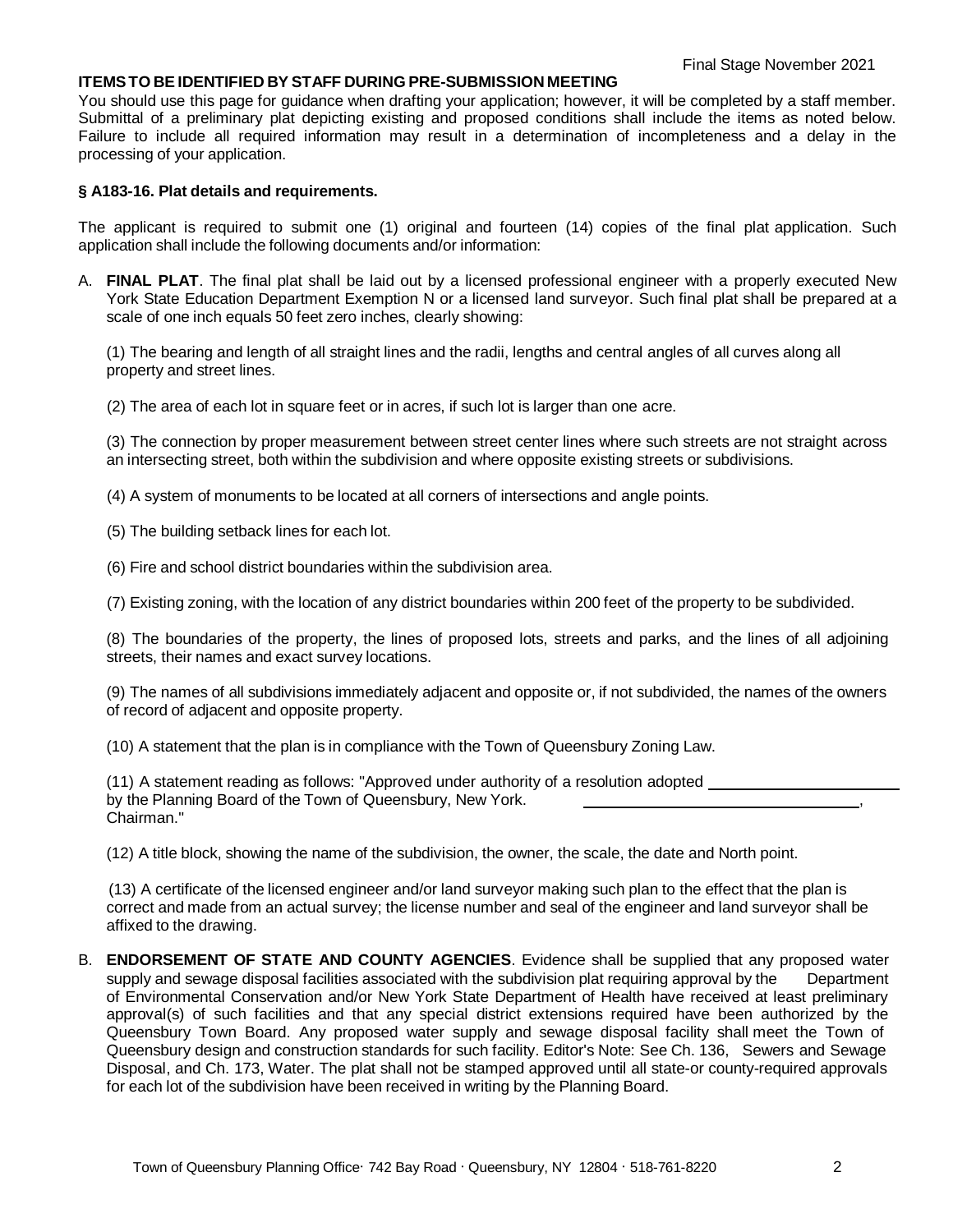- C. **OTHER PLANS AND REPORTS**. Other plans and reports shall be submitted as follows:
	- (1) A planting plan illustrating species and location of proposed tree planting.

(2) A tree clearing plan illustrating areas and methods of protection of existing trees to remain.

(3) An erosion control plan illustrating methods and location of erosion control devices and schedule of maintenance of such devices and other actions to reduce erosion.

(4) A stormwater management plan and a pollution prevention plan consistent with the requirements of Town of Queensbury Stormwater Management Local Law, and with the terms of preliminary plat approval.

(5) Construction plans showing grading and other site improvements and details of those site improvements.

- D. If the subdivision is to include any **PROTECTED OPEN SPACE**, all appropriate easements, deed covenants, conditions and restrictions approved by the Planning Board and/or the Town Attorney related to such protected lands.
- E. **HOMEOWNERS' ASSOCIATION OR CONDOMINIUM AGREEMENTS**. If the subdivision is to be managed by a homeowners' association or condominium, copies of their regulations and agreements, indicating any restrictions required by the Planning Board, shall be submitted. If the subdivision is to be sold fee simple, copies of deeds indicating any restrictions required by the Planning Board shall be submitted.

#### F. **STREETS, RECREATION LAND OR OPEN SPACE**.

(1) The plat shall be endorsed with the necessary agreements in connection with required easements or releases. Offers of dedication to the Town shall be presented prior to plat approval. Formal offers of dedication to the Town of all streets and parks, not marked on the plat with notation to the effect that such dedication will not be offered, shall be filed with the Planning Board prior to plat approval. If the owner of the land or his agent who files the plat does not add as part of the plat a notation to the effect that no offer of dedication of such streets, highways or parks, or any of them, is made to the public, the filing of the plat in the office of the County Clerk or register shall constitute a continuing offer of dedication of the streets, highways or parks, or any of them, to the public, and said offer of dedication may be accepted by the Town Board at any time prior to revocation of said offer by the owner of the land or his agent.

(2) The approval by the Planning Board of a subdivision plat shall not be deemed to constitute or imply the acceptance by the Town of any street, park, playground or other open space shown on said plat. The Planning Board may require said plat to be endorsed with appropriate notes to this effect. If the Town Board determines that a suitable park or parks of adequate size cannot be properly located in any such plat or is otherwise not practical, the Board may require, as a condition to approval of any such plat, a payment to the Town of a sum to be determined by the Town, which sum shall constitute a trust fund to be used by the Town Board exclusively for neighborhood park, playground or recreation purposes, including the acquisition of property. The Planning Board may require the filing of a written agreement between the applicant and the Town Board covering future title, dedication and provision for the cost of grading, development, equipment and maintenance of any park or playground area.

#### G. **FEES**.

(1) The application for final plat approval shall be accompanied by a fee as established by the Town Board by resolution and as listed on the correct schedule of fees for the Town of Queensbury posted in the Planning Office.

(2) In addition to the fee listed on the schedule of fees, the Planning Board may charge a fee to developers of projects requiring legal and technical review, provided that the fee charged reflects the actual cost of the legal and technical assistance to the Planning Board.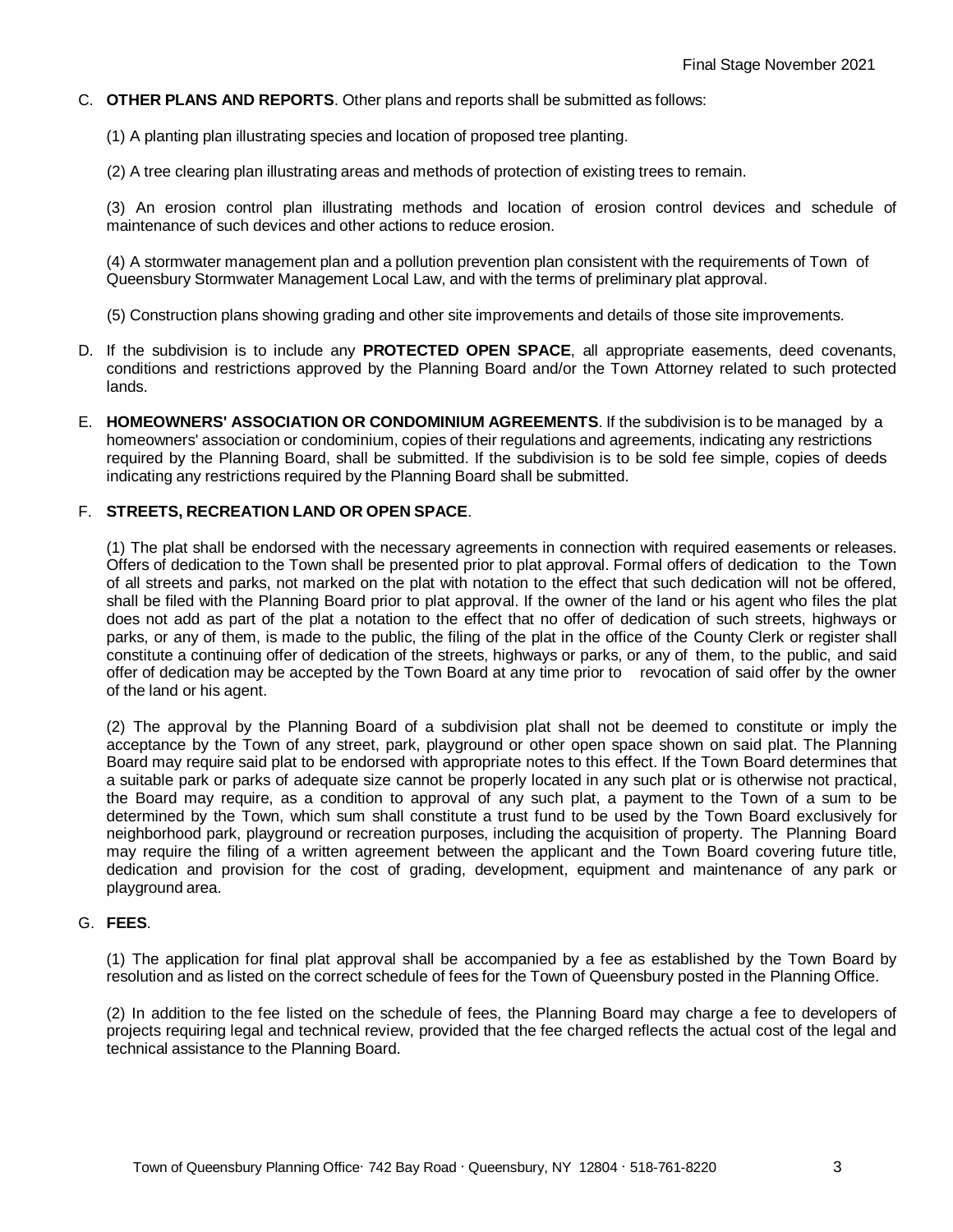## **PRE-SUBMISSION CONFERENCE FORM**

### **TO BE COMPLETED WITH STAFF PRIOR TO SUBMISSION OF MATERIALS**

|  | Tax Map ID |  |
|--|------------|--|
|  |            |  |

| 2. | Zoning Classification                                                                                                                                                                                                                                                                                                                                                                 |                                                                           |                                                                 |  |
|----|---------------------------------------------------------------------------------------------------------------------------------------------------------------------------------------------------------------------------------------------------------------------------------------------------------------------------------------------------------------------------------------|---------------------------------------------------------------------------|-----------------------------------------------------------------|--|
| 3. | Reason for Review:                                                                                                                                                                                                                                                                                                                                                                    |                                                                           |                                                                 |  |
| 4. | Ordinance Section #:                                                                                                                                                                                                                                                                                                                                                                  |                                                                           |                                                                 |  |
| 5. | Pre-Submission Meeting Notes; Outstanding Items To Be Addressed Include:                                                                                                                                                                                                                                                                                                              |                                                                           |                                                                 |  |
|    | Deed<br>1.<br>General Information<br>$\mathcal{P}$<br>Final Plat Details & Requirements<br>3.<br><b>Final Plat</b><br>4.<br>Endorsement of State & County Agencies<br>5.<br>Other Plans & Reports<br>6.<br>Protected Open space documents<br>7.<br>Homeowners Assoc. or Condominium Agreements<br>8.<br>Streets, Recreation Landor Open Space<br>9.<br>10. Fees<br>11. Signature Page | Yes<br>Yes<br>Yes<br>Yes<br>Yes<br>Yes<br>Yes<br>Yes<br>Yes<br>Yes<br>Yes | No.<br>No<br>No<br>No<br>No<br>No<br>No<br>No<br>No<br>No<br>No |  |

| Staff Representative: |  |
|-----------------------|--|
|                       |  |

Applicant / Agent:

Date: